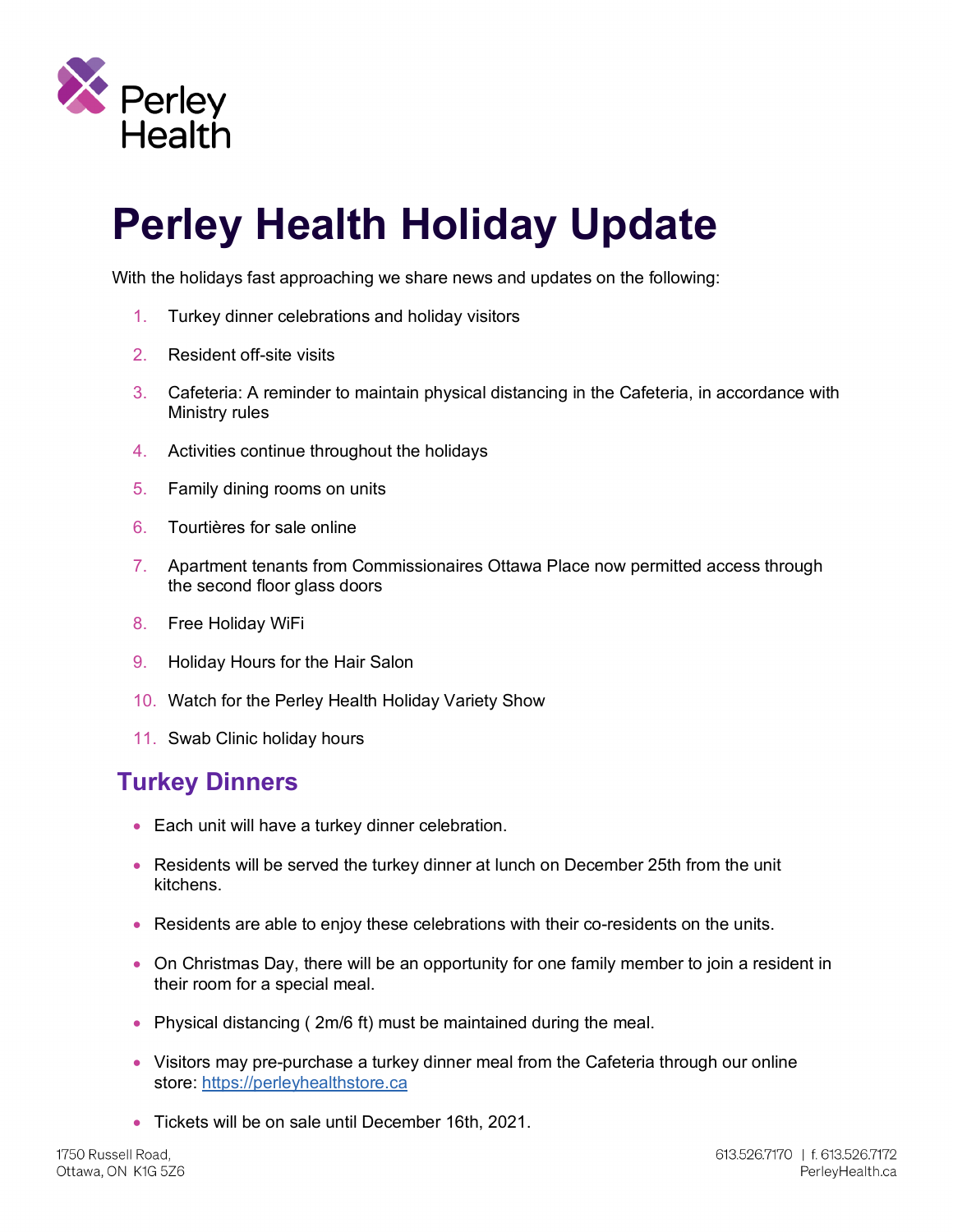# **Residents Off-Site Visits**

- Residents may join families for off-site celebrations.
- We ask that you speak with the nurse on the unit for details.
- For a list of important contact numbers, please visit: https://www.perleyhealth.ca/essentialinformation

#### **Cafeteria**

- The Cafeteria remains open for meals or beverages with a loved one.
- We ask that everyone continue to follow all safety protocols, as outlined by the Ministry.
- If a visitor is removing their mask to eat, they must be physical distanced  $(2 \text{ m/6 ft away})$ from others.
- Please note that at large tables, there are only two people permitted to eat at the large tables.
- Staff will continue to support visitors to follow safety protocols through education. Thank you for your patience and understanding.

# **Activities Continue Throughout the Holiday**

- Please view the activity calendars for details
- Note that some activities are open to families, space permitting.

## **Family Dining Rooms on Units Closed**

- At this time, families cannot book the family dining rooms on units.
- We are unable to support family meals onsite as the regulations in long-term care continue to require maintaining distancing from one another during meals.

## **Tourtières for Sale Online**

- Again this year, we are selling tourtières for pick up.
- Orders are accepted until Dec 10th.
- Tourtières can be picked up December 13th December 17th
- To find out more and purchase, please visit: https://perleyhealthstore.ca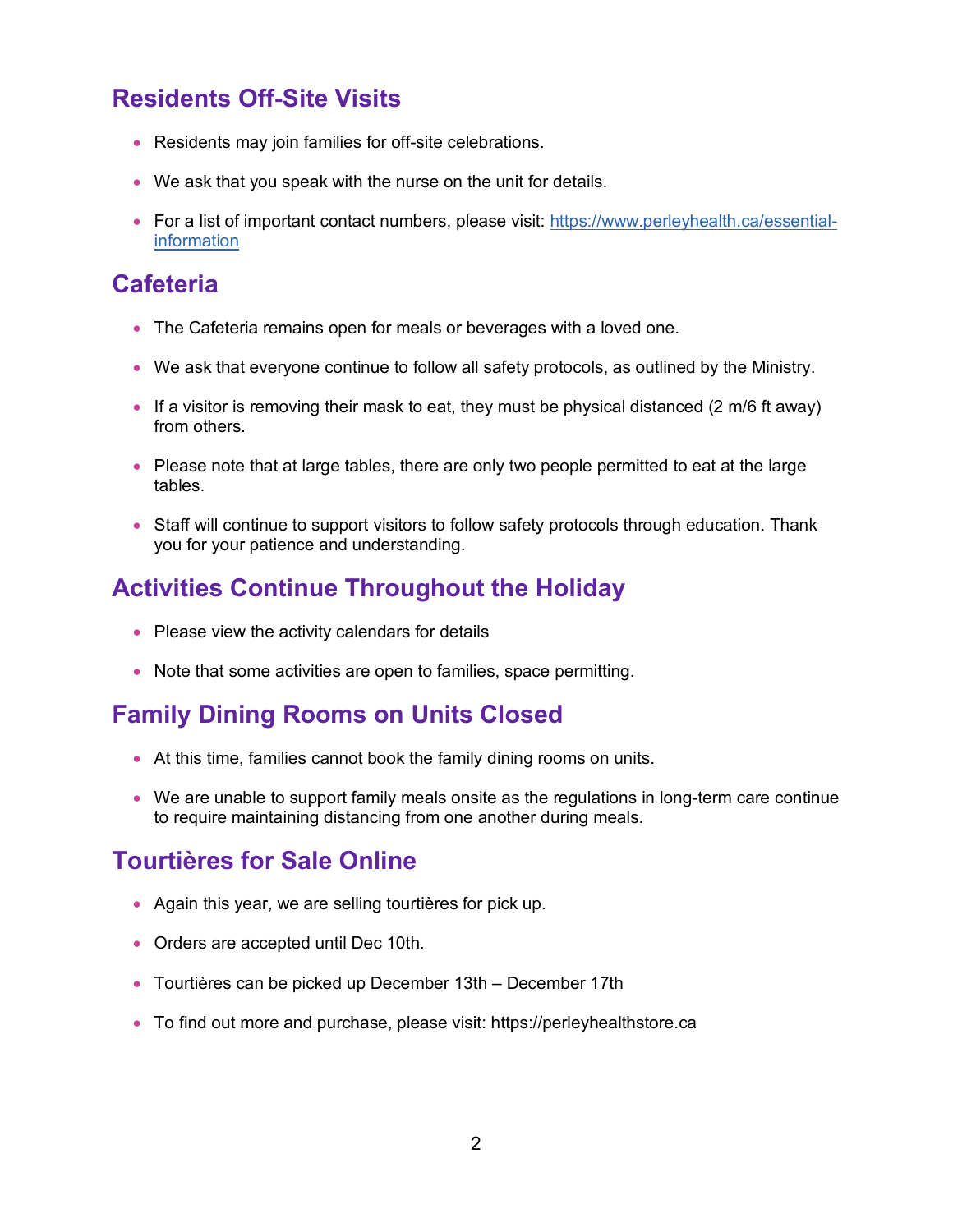# **Welcome Tenants**

As of today, we welcome apartment tenants from Commissionaires Ottawa Place who can now proceed through screening while following all safety protocols to now enter the main building through the glass doors on the second floor of Commissionaires Ottawa Place.

#### **Free Holiday WiFi**

Again this year, Perley Health will provide free WIFI for the holiday season from December 24th, 2021 to January 4th, 2022.

The WIFI will be called "Perley Xmas". A password will not be required.

# **Holiday Hours for the Hair Salon**

Contact: hairdresserbarber@perleyhealth.ca Phone: 613-526-7153 Web: https://www.perleyhealth.ca/village-services

**December 23** 9:30am – 3:30pm

**December 24** CLOSED

**December 25** CLOSED

**December 26** CLOSED

**December 27** CLOSED

**December 28** CLOSED

**December 29** 9:30am – 3:30pm

**December 30** 10:30am – 3:30pm

## **Watch for the Perley Health Holiday Variety Show**



As of December 25th, this COVID-19 safe concert can be enjoyed on the Perley Health Facebook page and and on our website (view the 2020 videos now:

https://www.perleyhealth.ca/holiday-videos

https://www.facebook.com/perleyhealth/videos/